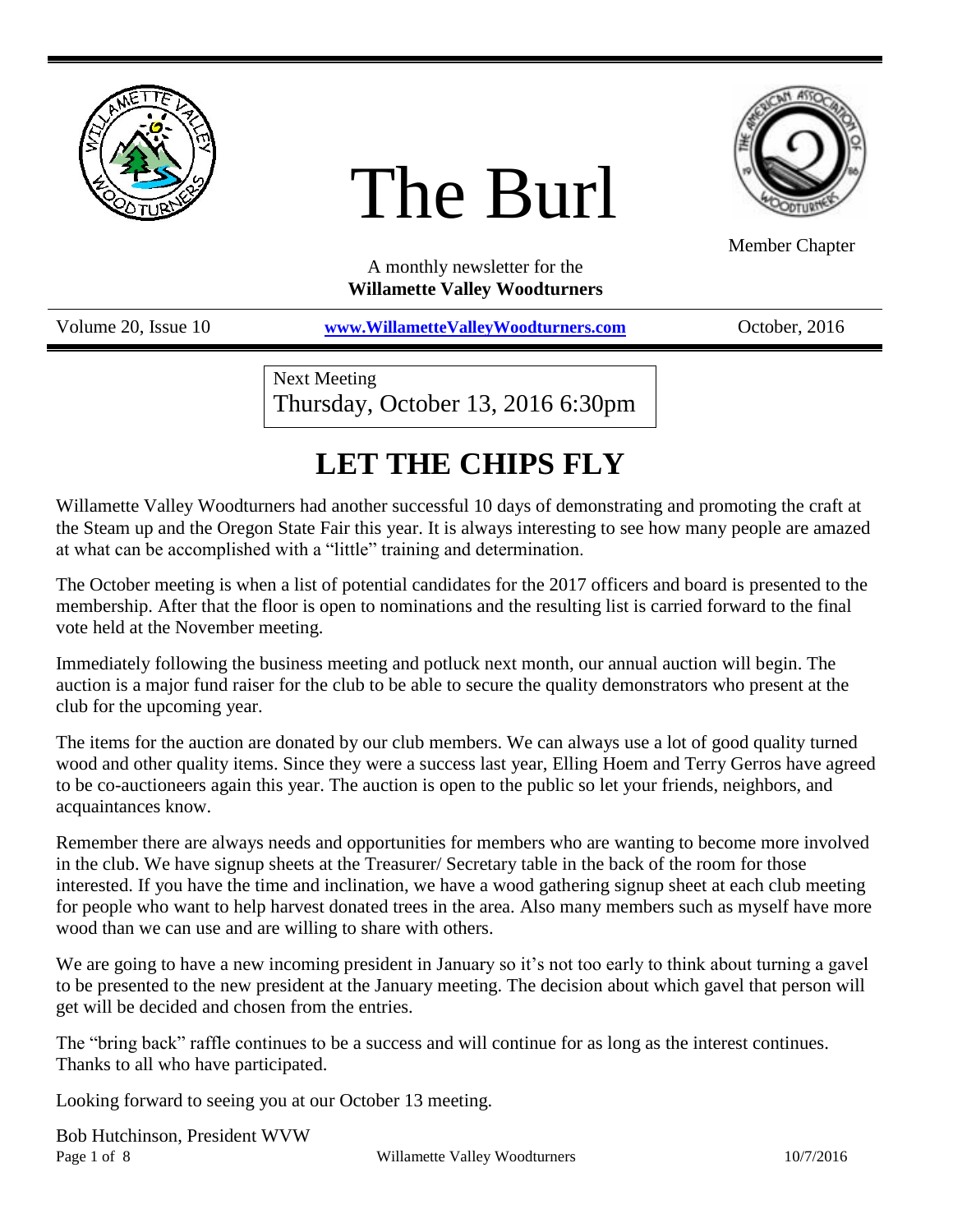## **What's on my lathe?**

Set of rings for "Table Quoits toy"... Submitted by Jim Devorss

Editors note: Quoits is a game in which rings of rope, flattened metal or wood are thrown at an upright peg, the object being to encircle it or come as close to it as possible.



## **What's on my lathe?**

Submitted by Mark Choitz

I wanted to make some pumpkins for Halloween and fall in general. My idea was to make a lidded box that resembled a pumpkin. I thought and thought about it and couldn't come up with a good way to make the lobes that run vertically on a lathe. I thought about turning the object twice rotated 90 degrees but couldn't work that out. Once again my wife gave me a wonderful suggestion. I happened to be working on a Christmas card and had a picture of thrice turned Christmas trees up. She asked if I could use the same process as this and paint the slits orange and black to get a Halloween theme. Sure enough it worked. I started with a half round of ash that had been sitting around for a couple years, chain sawed it into a 6x6x20 inch piece, then rounded that and cut it into 3 pieces.

\_\_\_\_\_\_\_\_\_\_\_\_\_\_\_\_\_\_\_\_\_\_\_\_\_\_\_\_\_\_\_\_\_\_\_\_\_\_\_\_\_\_\_\_\_\_\_\_\_\_\_\_\_\_\_\_\_\_\_\_\_\_\_\_\_\_\_\_\_\_\_\_\_\_\_\_\_\_\_\_\_\_\_\_\_\_\_\_



**Finished bowls. The grain of the ash and the black stain worked well to make it look a little rustic.**

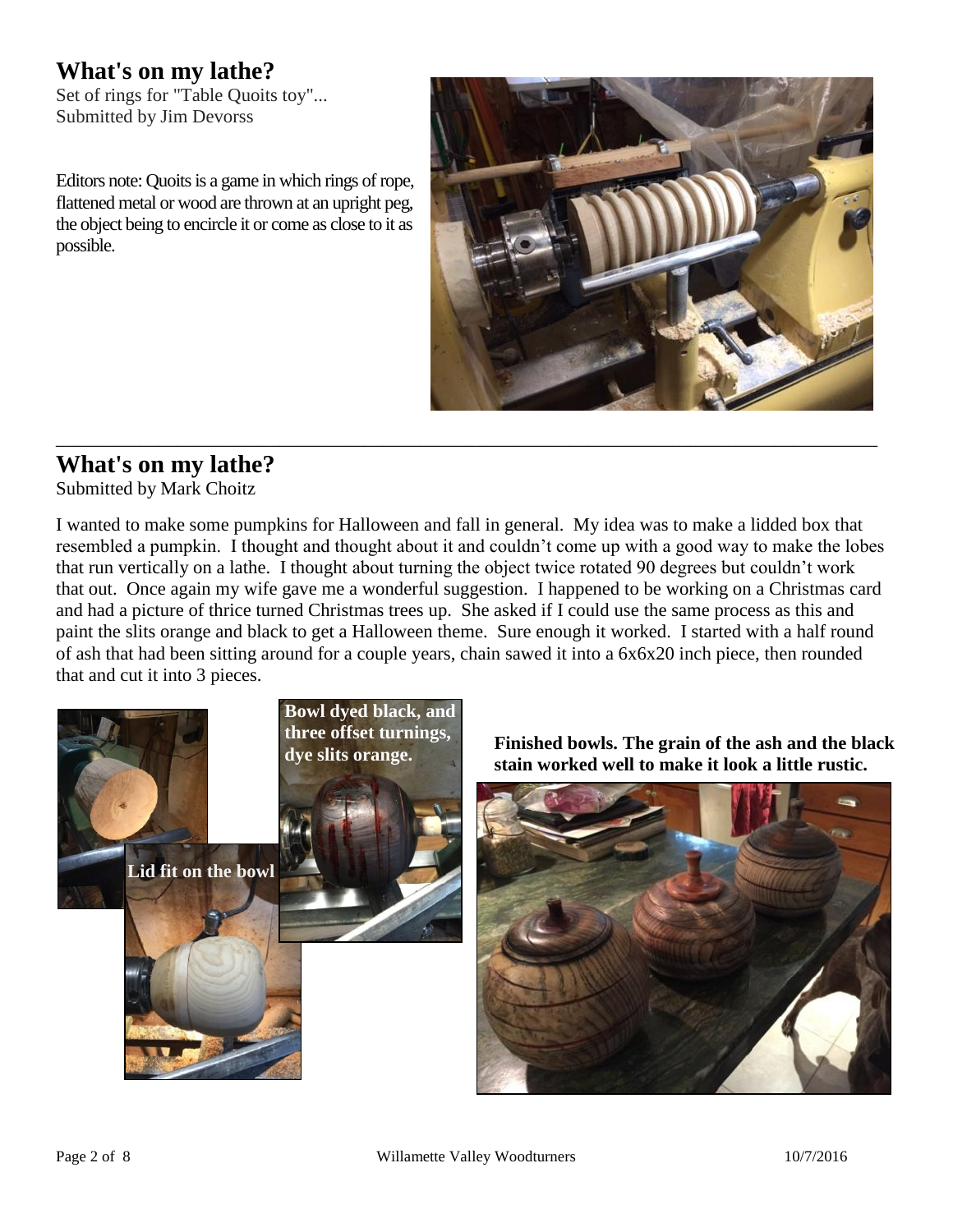## **September demo by Tom Hasting**

Submitted by Mark Choitz

Merry Christmas! Well at least it's time to start thinking about turning a Christmas ornaments. Tom Hasting



was at the September meeting to show us how to do just that. His inside out design makes for a wonderful gift for the holiday season. He took us through the entire process from beginning to finished ornament. If you are on the coast Tom would love to show you around his Studio and Shop. He has many hand turned items from various artists and tools for sale.



Thanks Tom for making the trip from Newport.

## **Upcoming Events**

#### **Oct 13** - **Demonstrator: Terry Gerros -** Twist work

Our own Terry Gerros will demonstrate the process of cutting twists on the lathe. He will....

- 1. Provide an explanation of the twist language and how to understand the marking out process
- 2. Show the proper way to mark out a twist to simplify cutting a twist
- 3. Demonstrate the process to cut twists with both hand and power tools

This demo is not to produce a finished product, but rather show how simple it is to cut a twist so you can try it out at home. A handout of the process will be available.





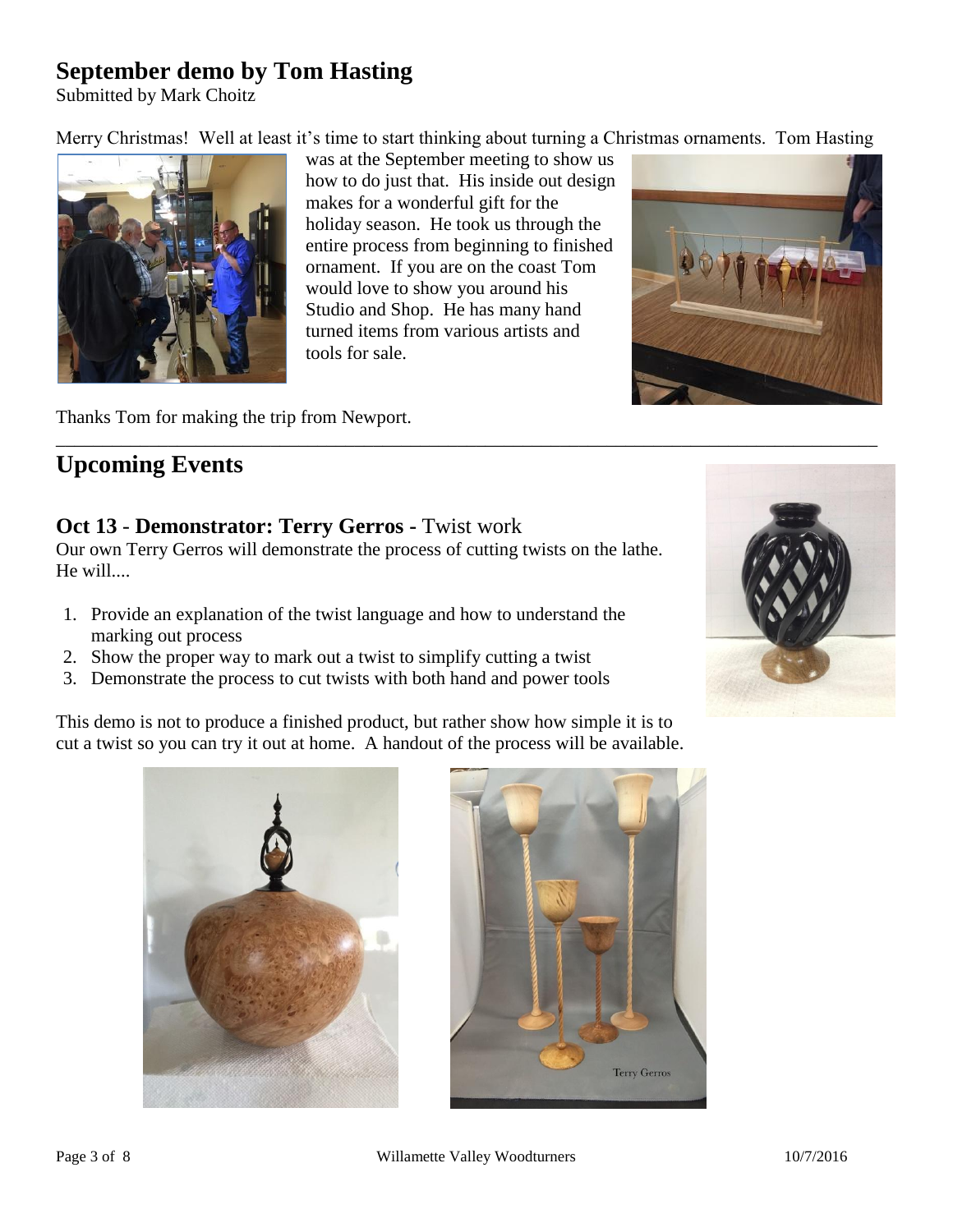#### **Nov 10** - **Club auction!!!!**

Time to prepare for Christmas and the opportunity to purchase a one of a kind gift. Our annual Pot Luck and Auction will be November 10, 2016. Again this year we have a full fledged Potluck rather than desserts only. Signup sheet will be available at the October meeting so that we have an idea of what folks are bringing so that the club can plan its contribution accordingly. Those who are not attending the October meeting should sign up via email to Neva at [nhutch@wvi.com](nhutch@wvi.com%20) before the end of October. Plan to join the club for some fun, friendship and delicious food.

## **Help raise funds for the club. Bring your favorite food to share.**

**Doors open at 5:00 for socializing and grub with the Auction beginning at 6:00**, with Terry and Elling as our auctioneer.

# **Bid high, bid often! Cash, check or credit card accepted!!!**

#### **Dec 8** - **Demonstrator: Open**



## **AAW NEWS**

Submitted by Terry Gerros



If you are not a member of AAW, you can still sign up for a 90-day trial membership. As a guest, you'll have access to many articles and publications usually available only to members. The link to sign up is: <http://www.woodturner.org/page/GuestMemberLanding>Check out this page to see what your guest membership entitles you to. Have questions about AAW? Talk to me. Terry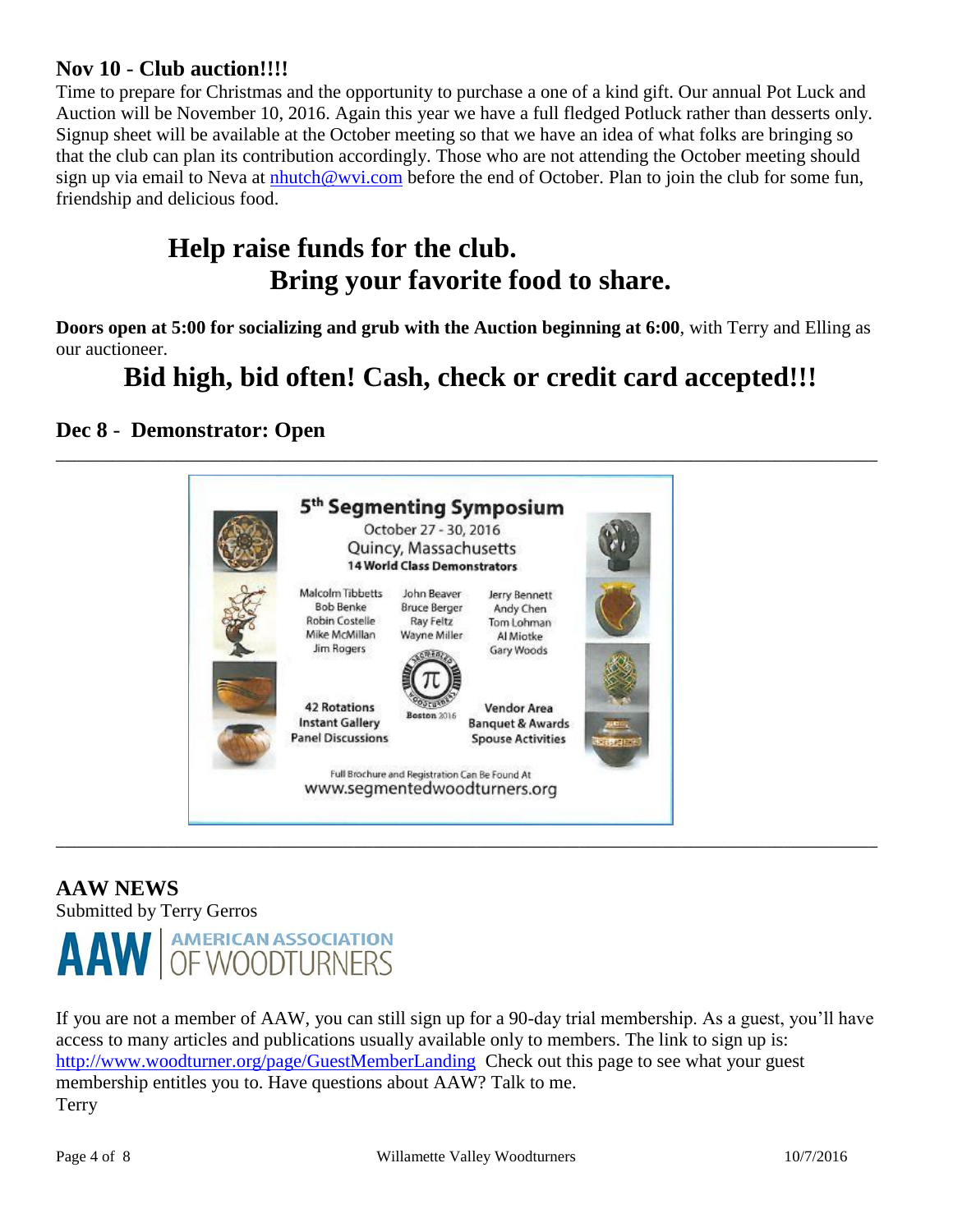#### **Logo for Portland 2018**

Submitted by Terry (from Dale Larson)

Each AAW symposium has a logo. AAW is coming to Portland in 2018. AAW is asking for suggestions on things that should be included in the 2018 logo. In 2007 we had a contest for the best design. It was won by a new member named Kathleen Duncan. The 2007 logo is attached below. The office has also sent the 2017 Kansas City logo.

I am suggesting the chapters have a contest to suggest ideas for possible logos. One possible suggestion would be to have each chapter run their own contest and we send the best idea from each chapter in. Or we could have each chapter submit their top pick and members from the four chapters vote on the one to send to AAW. Just so there are no hurt feelings, make a note. AAW reserves the right to design the final logo. In 2007 we sent our pick into the office and they had a professional do the final draft. The local chapters can make recommendations on the logo and ideas for the logo, but the AAW office gets to do the final draft. What they need from us are things and ideas that make Portland unique.

Timeline: We probably need this done by March 2017. The Portland 2018 logo will be printed in the 2017 Kansas City handbook to promote the 2018 symposium.

Dale Larson



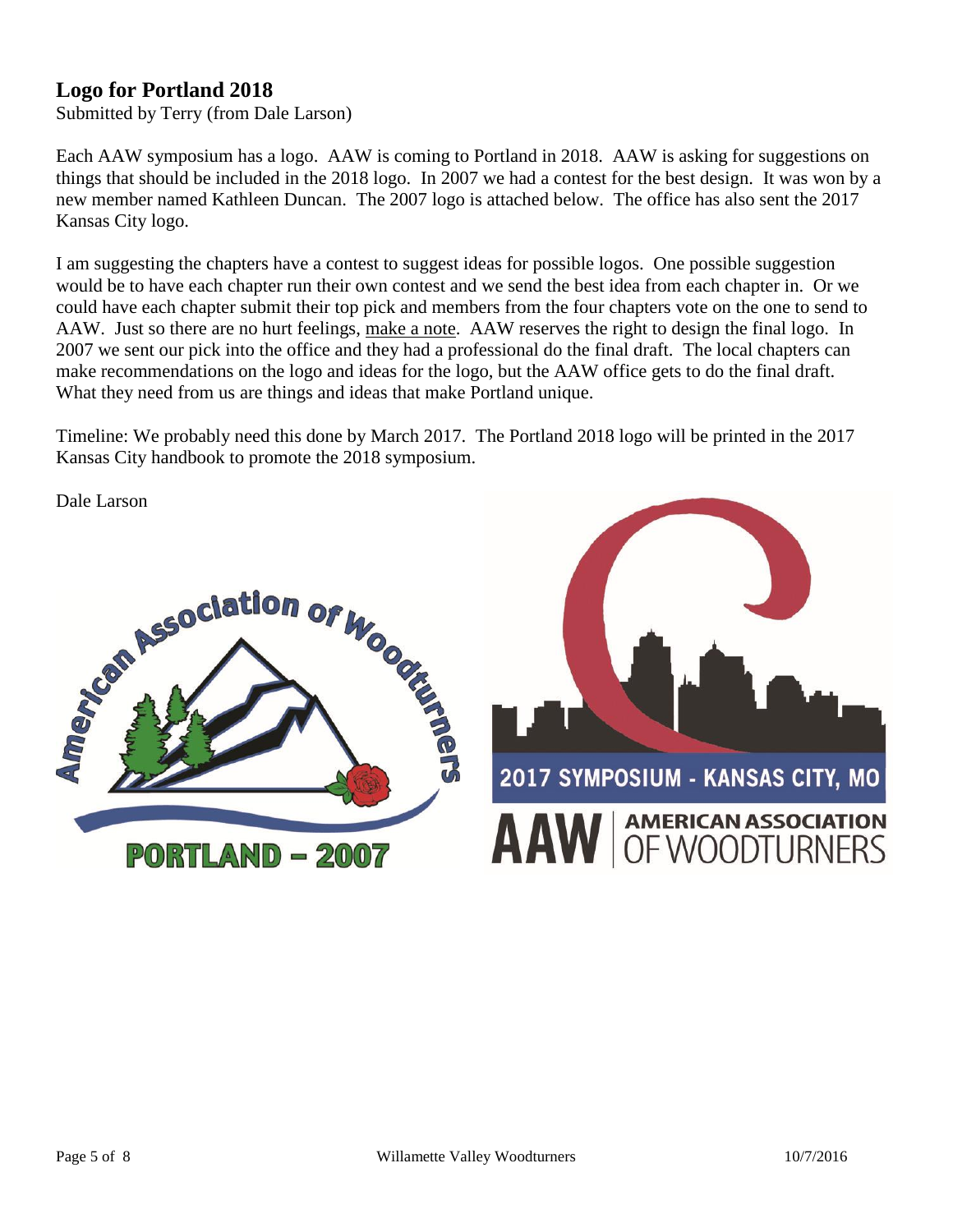# **Club Business**

\_\_\_\_\_\_\_\_\_\_\_\_\_\_\_\_\_\_\_\_\_\_\_\_\_\_\_\_\_\_\_\_\_\_\_\_\_\_\_\_\_\_\_\_\_\_\_\_\_\_\_\_\_\_\_\_\_\_\_\_\_\_\_\_\_\_\_\_\_\_\_\_\_\_\_\_\_\_\_\_\_\_\_\_\_\_\_\_

#### **September Treasurer's Report**

By Henrik Åberg, Treasurer

| <b>Beginning Balance</b>      | \$8,252.36 |                                 |          |
|-------------------------------|------------|---------------------------------|----------|
| <b>September Income</b>       |            | <b>September Expenses</b>       |          |
| Raffle                        | \$91.00    | Burl copies                     | \$2.16   |
| Memberships                   | \$75.00    | Lathe parts                     | \$26.30  |
| Glue Sales                    | \$50.00    | Demonstrator fees/expenses      | \$100.00 |
|                               |            | Drum pump (for Anchor Seal)     | \$120.33 |
| <b>Total September Income</b> | \$216.00   | <b>Total September Expenses</b> | \$248.79 |
| <b>Ending Balance</b>         | \$8,219.57 |                                 |          |

#### **Membership Report**

By Henrik Åberg



We have **18 new members** so far in 2016 with a total of **114** members.

Our newest members are **John Bateman** and **Tom Meek,** both from Salem. John is new to woodturning but has already acquired a nice lathe from Terry's stash. Tom has been turning for a few months mostly tool handles but is looking forward to getting into bowls. Welcome to the club!!!

\_\_\_\_\_\_\_\_\_\_\_\_\_\_\_\_\_\_\_\_\_\_\_\_\_\_\_\_\_\_\_\_\_\_\_\_\_\_\_\_\_\_\_\_\_\_\_\_\_\_\_\_\_\_\_\_\_\_\_\_\_\_\_\_\_\_\_\_\_\_\_\_\_\_\_\_\_\_\_\_\_\_\_\_\_\_\_\_

\_\_\_\_\_\_\_\_\_\_\_\_\_\_\_\_\_\_\_\_\_\_\_\_\_\_\_\_\_\_\_\_\_\_\_\_\_\_\_\_\_\_\_\_\_\_\_\_\_\_\_\_\_\_\_\_\_\_\_\_\_\_\_\_\_\_\_\_\_\_\_\_\_\_\_\_\_\_\_\_\_\_\_\_\_\_\_\_

#### **The Editor's Corner**

By Henrik Åberg, Burl editor

Please help improve the Burl experience for all club members by submitting your own contribution. We need more contributions for "**What's on my lathe?", "Tip of the month", "Joke of the month"** and more.

> **A maximum of two gift certificates per month are given out to the best Burl contributions**!

This month's gift certificates go to Mark Choitz and Jim Devorss. Thank you!

\_\_\_\_\_\_\_\_\_\_\_\_\_\_\_\_\_\_\_\_\_\_\_\_\_\_\_\_\_\_\_\_\_\_\_\_\_\_\_\_\_\_\_\_\_\_\_\_\_\_\_\_\_\_\_\_\_\_\_\_\_\_\_\_\_\_\_\_\_\_\_\_\_\_\_\_\_\_\_\_\_\_\_\_\_\_\_\_

#### **Tip of the month**

Submitted by Bruce Stangeby

To save money on abrasives, cut your own 2" and 3" sanding disks from sheets/rolls of abrasives with a holesaw mounted in your drill press. Grind the teeth off and create a smooth sharpened bevel edge on the inside edge. Then mount a scrap of plywood on your drill press table and stack four or five sheets of abrasive on the table. Use you drill press to cut out the abrasive disks from the sheet. A small hole drilled in the top of the hole-saw will allow you to use a small nail to push out any stuck disks if necessary (drill press is always off when removing disks). -------From Steve Russell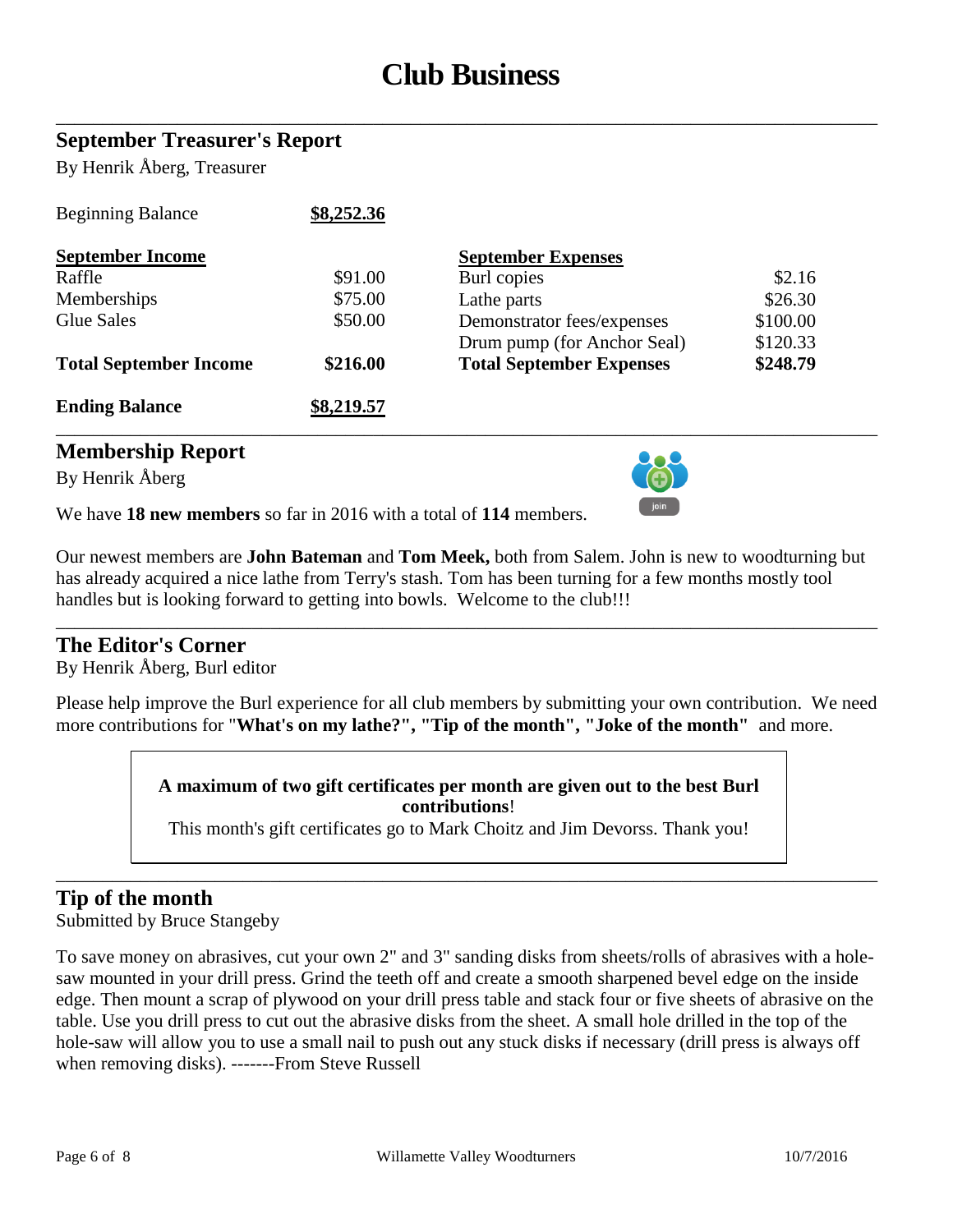# Membership Rewards

### **Library**

A friendly reminder to members with books and/or videos checked out from the library. Please return them at this next meeting.

#### **Wood Gathering**

Sign-up sheets will be available to indicate your availability to help with wood gathering. Anyone who learns of a tree or log that is available to the club should notify Jerry Lelack, (503) 510-1577 or Bob Hutchinson, (503) 508-3279. The intent is to gather wood, process it to usable pieces, store it at the home of Terry Gerros, and then make it available to members. Terry can be reached at (503) 580-5013.

#### **From Terry Gerros**

I am a distributor for Stick Fast CA glue, Sharpfast Sharpening systems, the Holdfast vacuum chucking system and Saburrtooth Carving bits. If you have an interest in these products, give me a call or send me an [email](mailto:gerrost@yahoo.com) for details.

#### **Supplies**

The club purchases a few supplies in bulk and sells it to members at club cost. We routinely have superglue (\$5), black or brown superglue (\$10) accelerator (\$10) and Anchorseal (\$11/gal). The club has a small supply of half round protractors (\$6) used to measure the angle ground on a tool, and depth gauges (\$5). HSS Round Tool Bits rods (1/4" x 8") are also available (\$3). Henrik Åberg will have the resale items available at the meetings, except for Anchorseal which is available through [Jeff Zens.](mailto:jszens@custombuiltfurniture.com)

#### **Club Member Discounts**

- **Craft Supply**: The club's order will be going out on the Monday following our Club Meeting if our order equals or exceeds \$1,000. Craft Supply gives us a 10% discount plus free shipping on all items, and occasional additional discounts on certain other items and quantity purchases. If you order from the sales items, you will receive the club discount in addition to the sale discount, making many items available at very attractive prices. For detailed instruction for ordering see the article in the [November](http://www.willamettevalleywoodturners.com/newsletters/2015_11_WVW_Newsletter.pdf) 2015 Burl. Questions? See [jeffzens@custombuiltfurniture.com.](mailto:jeffzens@custombuiltfurniture.com.)
- Club members are registered with **Klingspor's Woodworking Shop** at [www.woodworkingshop.com](http://www.woodworkingshop.com/)  or 800-228-0000, they have your name and will give you a 10% discount.
- If you show your club card at checkout time to the cashier at **Woodcraft** in Tigard they will give you a 10% discount (May not apply to some machinery).
- **Exotic Wood** is offering a discount of 15% off any orders placed at: [www.exoticwoodsusa.com.](http://www.exoticwoodsusa.com/) (This includes sale items and free shipping on orders over \$300). Use promo code ewusaAAW
- **Gilmer Wood** now offers our club a 10% discount on purchases made there. If you haven't been to Gilmer's, it is well worth the trip to Portland, if only to make your mouth water and make you cry if you leave empty handed.